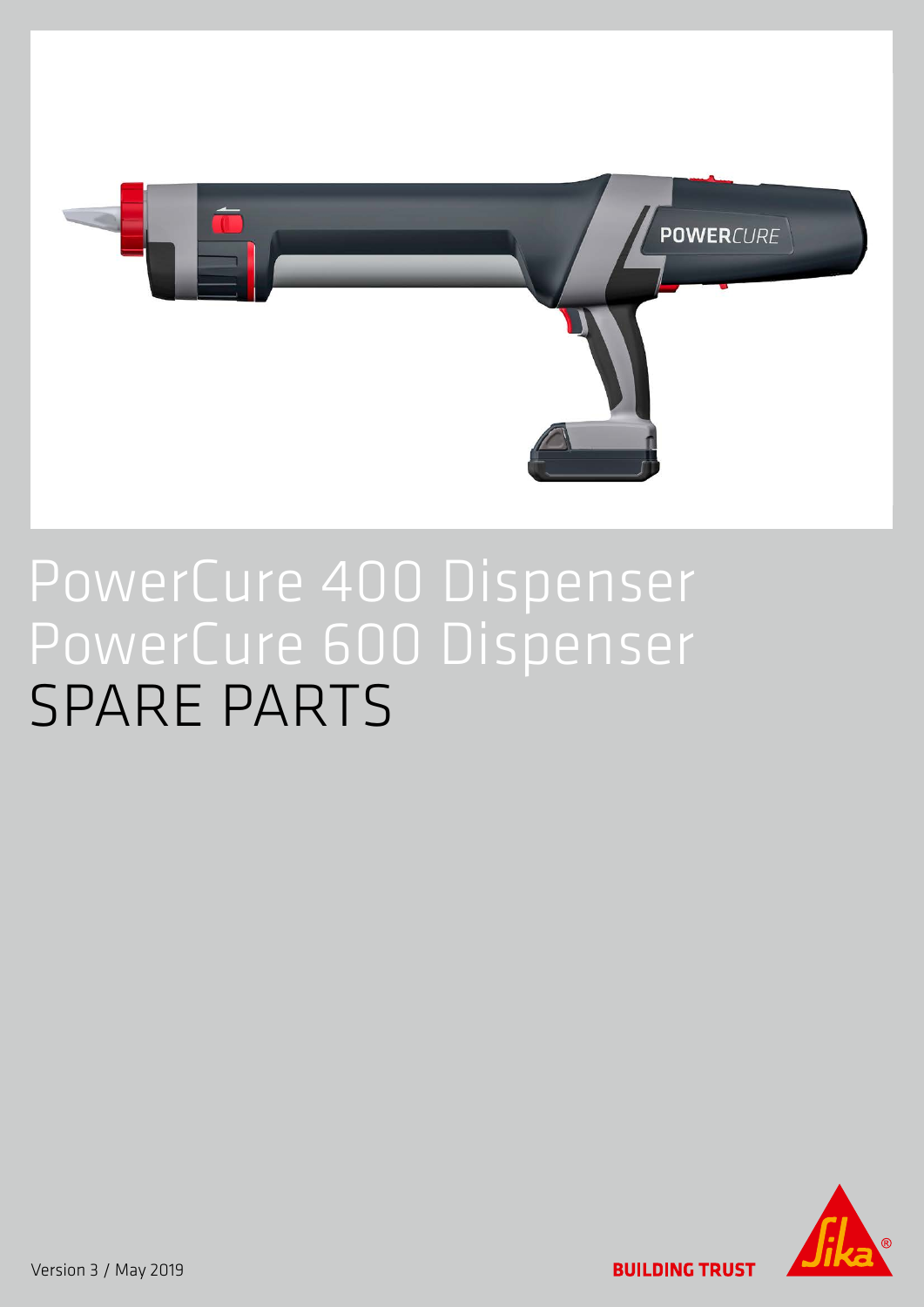# PowerCure 400 Dispenser PowerCure 400 Dispenser

Highlighted and numbered parts are available as spare parts. Page on repair instructions on the web. Highlighted and numbered parts are available as spare parts. Page on repair instructions on the web. Parts other than the highlighted ones must be replaced by an authorized service center. Parts other than the highlighted ones must be replaced by an authorized service center.



AFTERSALES SERVICE PowerCure Dispenser Spare Parts

AFTERSALES SERVICE<br>PowerCure Dispenser Spare Parts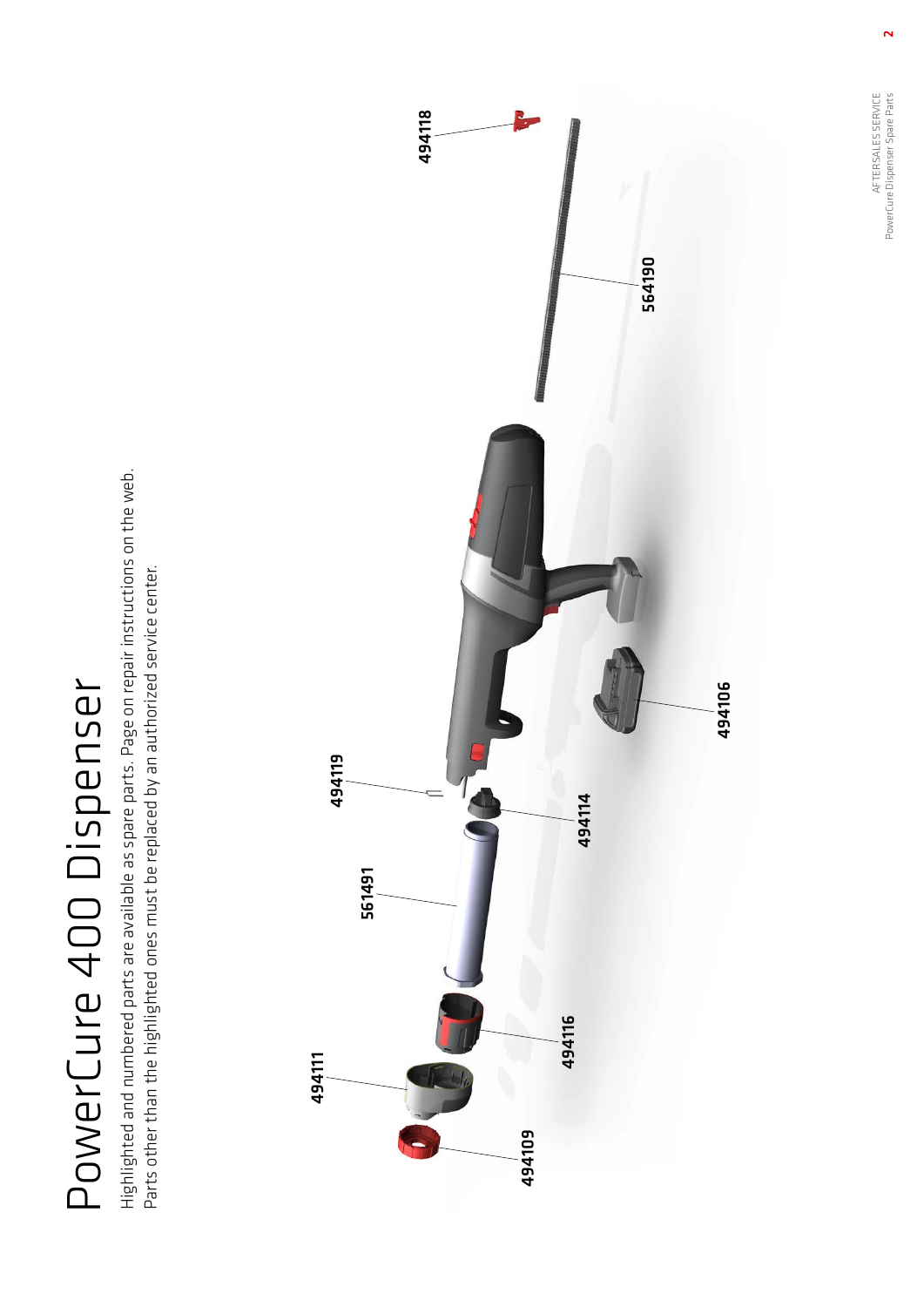# PowerCure 600 Dispenser PowerCure 600 Dispenser

Highlighted and numbered parts are available as spare parts. Page on repair instructions on the web. Highlighted and numbered parts are available as spare parts. Page on repair instructions on the web. Parts other than the highlighted ones must be replaced by an authorized service center. Parts other than the highlighted ones must be replaced by an authorized service center.



AFTERSALES SERVICE PowerCure Dispenser Spare Parts

AFTERSALES SERVICE<br>PowerCure Dispenser Spare Parts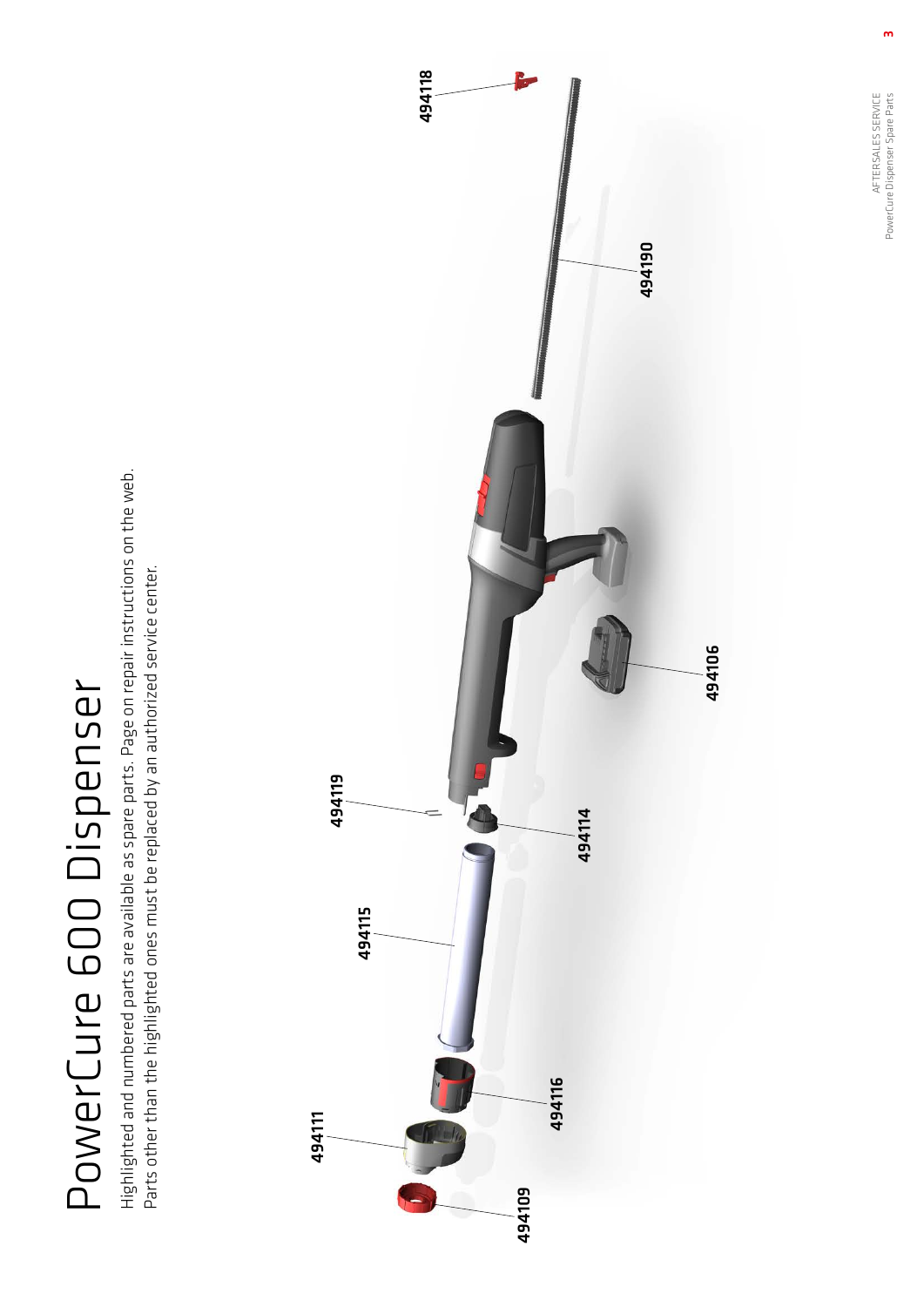| <b>Drawing</b> | Sika Item Code | <b>Item Name / Description</b>                                              |
|----------------|----------------|-----------------------------------------------------------------------------|
|                | 494106         | PowerCure Battery Li-Ion 18V 2Ah                                            |
|                | 494109         | PowerCure Spare Mixer Cap Red                                               |
|                | 494111         | PowerCure Spare Cover Grey                                                  |
|                | 494114         | PowerCure Spare Plunger                                                     |
|                | 494119         | PowerCure Spare Plunger Clip                                                |
|                | 561491         | PowerCure Spare Barrel 400 Alu<br>(Compatible with PowerCure 400 Dispenser) |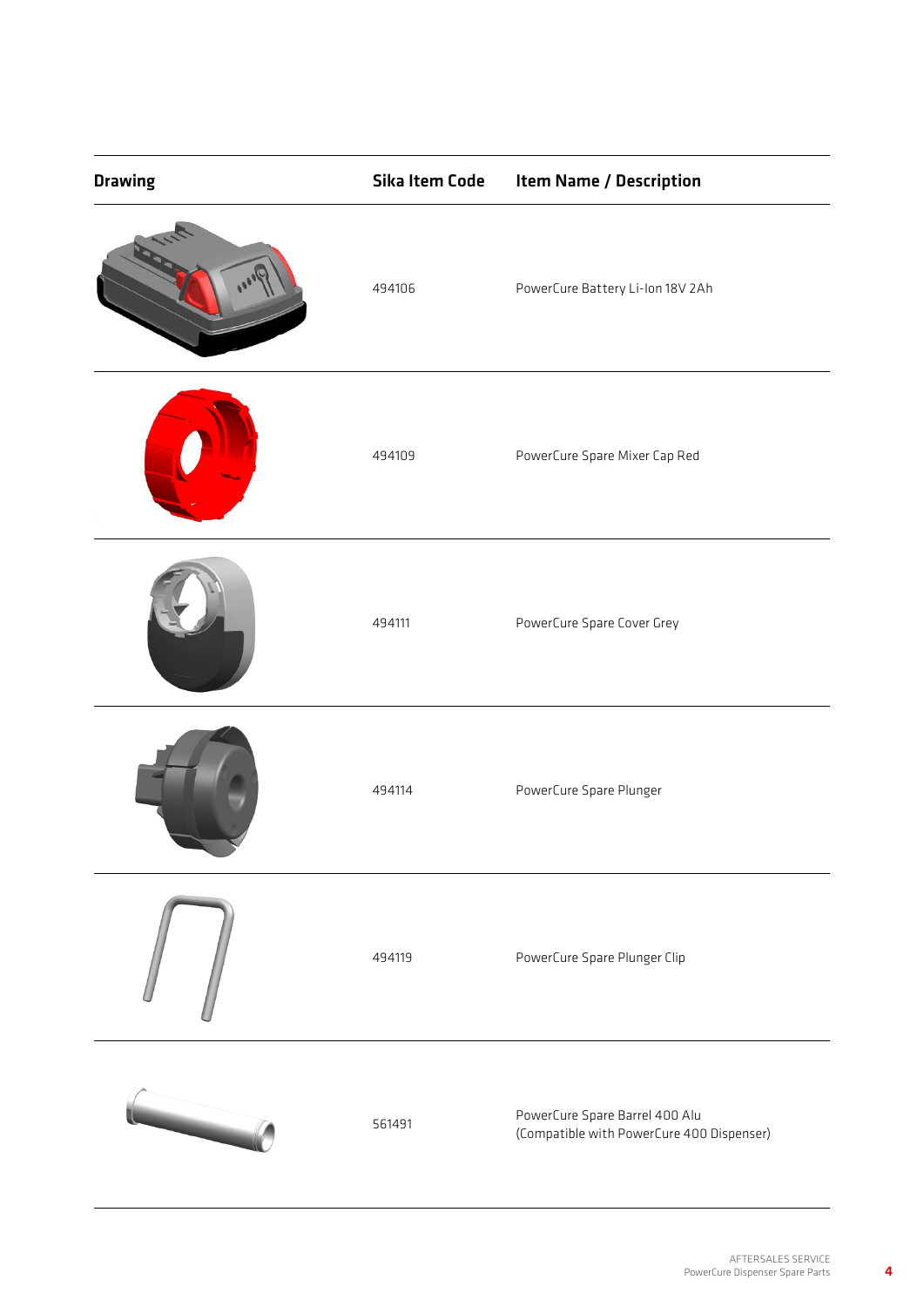| <b>Drawing</b>                       | <b>Sika Item Code</b> | <b>Item Name / Description</b>                                              |
|--------------------------------------|-----------------------|-----------------------------------------------------------------------------|
|                                      | 494115                | PowerCure Spare Barrel 600 Alu<br>(Compatible with PowerCure 600 Dispenser) |
|                                      | 494116                | PowerCure Spare Bayonet Sleve                                               |
|                                      | 561490                | PowerCure Spare Tooth Rack 400<br>(Compatible with PowerCure 400 Dispenser) |
| <b>September 2006 September 2006</b> | 494117                | PowerCure Spare Tooth Rack 600<br>(Compatible with PowerCure 600 Dispenser) |
|                                      | 494118                | PowerCure Spare Tooth Rack Cover                                            |
|                                      | 559524                | PowerCure Spare Service Tool                                                |